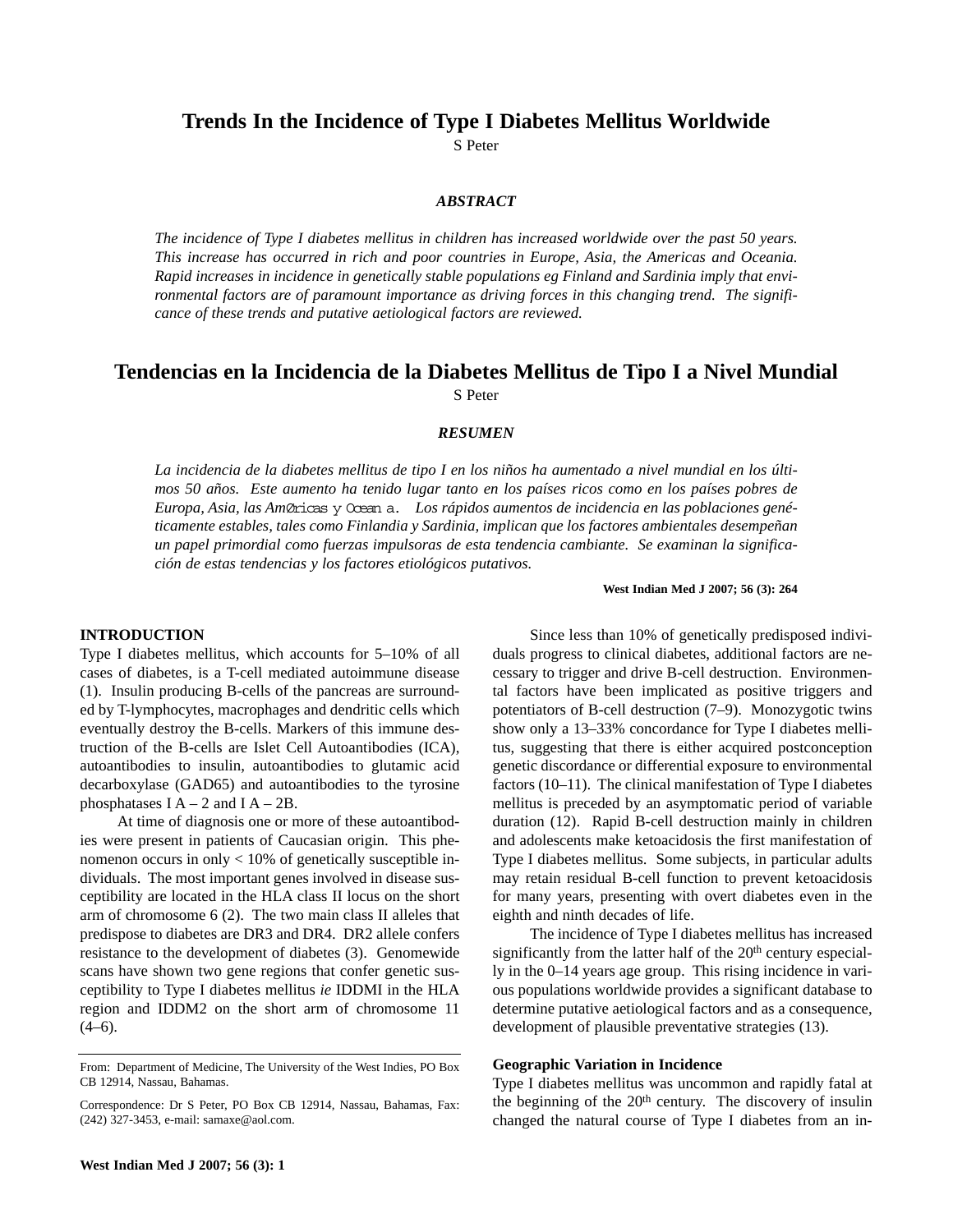evitably fatal disease to a condition in which prolonged survival was possible. The first report on the frequency of this disease and the trends worldwide was published in the 1970s by West (14). He summarized the available clinical and population based studies at that time and delineated the flaws in the epidemiology of this disease.

The limited number of studies available were restricted to Europe and North America but comparison was impossible because of lack of standardization. Different age groups and case definitions were used and there was not a method to determine ascertainment of completeness of the data (15). The necessity for rigorous epidemiological methods, to monitor and compare geographical variations in the incidence and temporal trends in Type I diabetes mellitus, was recognized in the 1980s. The World Health Organization sponsored diabetes mondiale (Diamond) project and eurodiab study were created as a consequence (16, 17).

### **World Health Organization (WHO) Diamond Incidence Study**

The data centre for this study is located at the diabetes and genetic epidemiology unit of the National Public Health Institute in Helsinki, Finland. This centre along with the centre in Pittsburgh, Pennsylvania, developed the standards for the incidence studies, assisted in processing the data and in the coordination of the data analysis. To be eligible for participation in the WHO Diamond study, each centre had to have a well defined population based registry. There were 100 participating centres that recruited persons from 14 years of age and under with residency in the study area. The centres were defined geographically to correspond with administrative and census boundaries.

The total number of children 14 years and under in the populations participating in the study was 75.1 million. The numerator comprised 19 164 children in this age group diagnosed with Type I diabetes mellitus from 1990 to 1994 in the Diamond study areas. The definition of Type I diabetes mellitus was based on the 1985 WHO classification and diagnostic criteria for diabetes mellitus (18).

Eligible individuals were placed on daily insulin injections before their 15th birthday and were resident in the area of registration at the time of the first insulin administration. Twenty-five of the 50 countries participating in the WHO Diamond study were part of the eurodiab aetiology or childhood diabetes on an epidemiological basis (ACE) study. The registries were prospective or retrospective or a combination of both. Data on gender, ethnic group, date of birth, date of first insulin administration and family history of diabetes are included in the data base.

Completeness of registration was confirmed by estimating the degree of ascertainment using the capture-recapture method (19).

The primary data source consists of the cases of Type I diabetes who meet the criteria for registration and have been identified from the hospital records or from the records of paediatricians or family physicians. Records of the local Diabetes Associations school health records and social insurance schemes were used as a secondary independent source of cases. Incidence rates were calculated as the incidence per calendar year and 100 000 individuals at risk age adjustment for the rates was done in five year intervals (0–4, 5–9, 10–14 years) using the direct method with standard population consisting of equal numbers of children in each of the three subgroups.

The 95% confidence intervals were estimated assuming the poisson distribution of the cases. The distribution of incidence rates was arbititrarily divided into five groups: 1) very low, < 1/100 000 per year, 2) low, 1–4.99/100 000 per year, 3) intermediate, 5–9.99/100 000 per year, 4) high, 10–9.99/100 000 per year, and 5) very high, 20 or greater /100 000 per year.

Results of this study reported in 2000 showed that the incidence rates of Type I diabetes mellitus varied from a low of 0.1/100 000 per year in Zunyl China and Caracas, Venezuela to a high of 36.8/100 000 in Sardinia and 36.5/100 000 in Finland. This represents a more than 350 fold variation in the incidence among the 100 populations worldwide. Sub-Saharan Africa was not represented in the study. Populations in nor-thern Africa had intermediate incidence rates of Type I diabetes mellitus. Most of the populations in the Asian continent had very low or low incidences. Kuwait and Israel were exceptions with high and intermediate incidences respectively. Both countries represent Caucasoid populations. Incidence rates were high in North America. Alberta and Prince Edward Island in Canada had very high incidence rates: 24 and 24.5/100 000 respectively. South American populations had very low to intermediate incidence rates. In Central America and the West Indies, the populations in Puerto Rico and The Virgin Islands had high incidence rates and the rest had intermediate or low incidence rates. In Oceania, the incidence rates were high in Australia and New Zealand. In Europe, half of the populations had intermediate rates and the other half had high or very high incidence rates. Sardinia and Finland had the highest incidence rates of Type I diabetes mellitus followed by Sweden and Norway. Significant variations within country was found in Italy where the incidence rate in Sardinia was 3–5 times that of continental Italy. In Sardinia and Oxford, United Kingdom, a statistically significant male excess was found. None of the populations showed a female excess.

#### **Hot Spots in the Incidence of Type I Diabetes Mellitus**

Finland and Sardinia have the highest incidence rates of Type I diabetes mellitus worldwide. Both areas have shown significant annual increases in incidence rates over the second half of the 20<sup>th</sup> century and the beginning of the new millennium. Both populations are genetically stable implying a significant role for environmental factors. Analysis of data from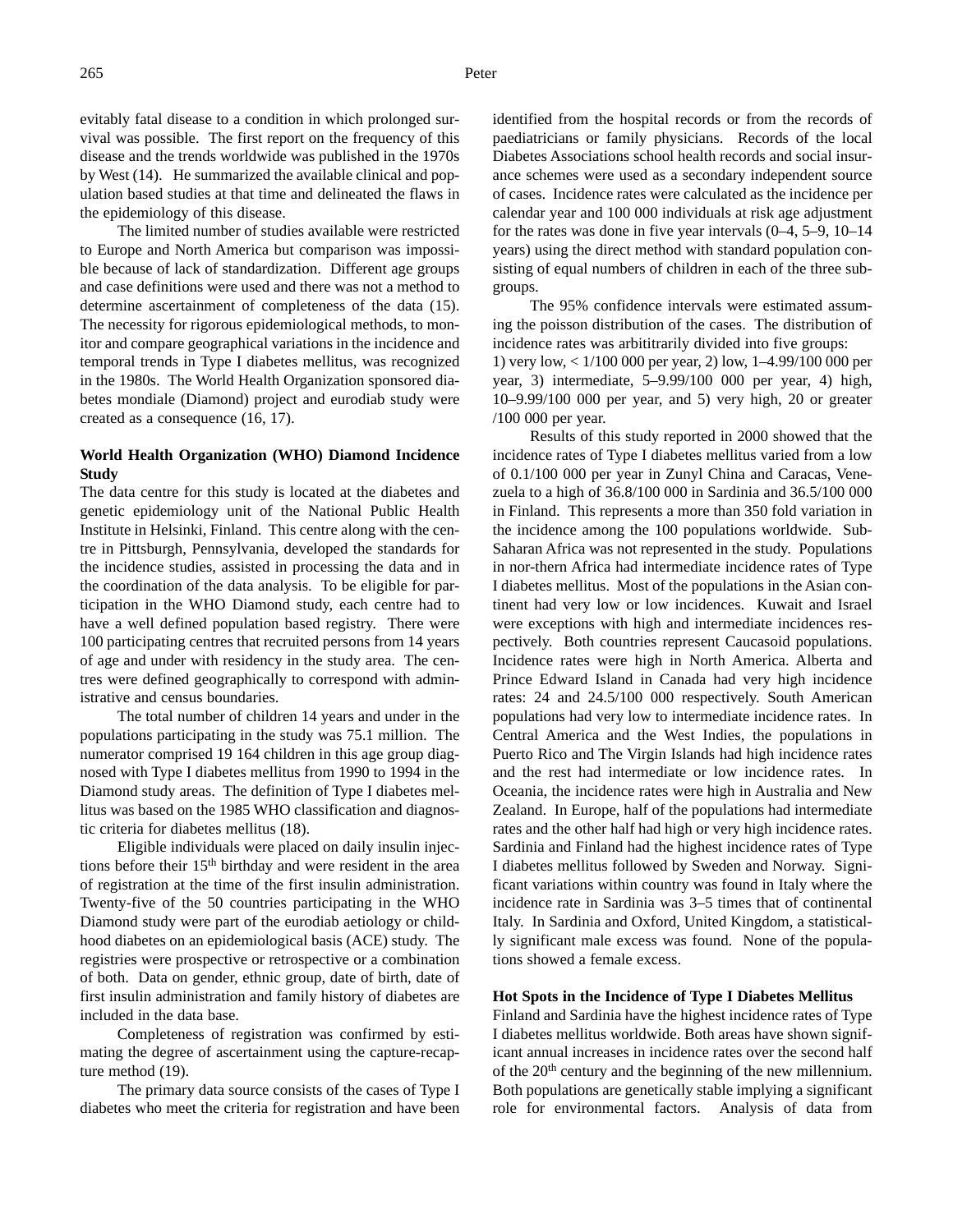Sardinia provides valuable insights into the epidemiology and positive aetiological factors of Type I diabetes mellitus.

Sardinia, an island off the coast of Italy has an incidence rate for Type I diabetes mellitus 305 times that of continental Italy (Table). A recent report observed a rising trend of incidence from 37.7/100 000 in 1989 to 49.3/100 000 at the end of 1999 (20). This showed an estimated average annual increase of 2.8%. There was also a significant male to female preponderance. The geographical distribution of Type I diabetes risk was unchanged and remained homogeneously distributed during the study period 1989 to 1999. The authors speculated on the possible putative factors for the Sardinian experience. The association of the indicators of national prosperity in Europe with increasing incidence of Type I diabetes is not a significant factor since Sardinia falls far from the regression line in that report (21).

They postulated that an environmental agent operating in the genetically susceptible Sardinian population was a more likely cause of the increasing incidence of Type I diabetes mellitus. In the 1950s, a campaign aimed at the eradication of malaria occurred. Large amounts of DDT were sprayed all over the island and its metabolites continue to be detected in the food chain. The areas with past high malaria morbidity seem to be at a lower risk for Type I diabetes mellitus. They hypothesized that the *Plasmodium falciparum* may have had a protective role against the development of Type I diabetes. The parasite either selected high risk genes or that its presence was an indicator of other parasitic infestation that could be protective against Type I diabetes. Thus the disappearance of malaria might be an epiphenomenon of some radical changes occurring in the Sardinian environment during and after the 1950s. This is in accordance with the hygiene hypothesis (22–24).

#### **Environmental Factors**

#### *Hygiene Hypothesis*

Gale noted the parallels between the epidemiology of the atopic disorders and that of Type I diabetes mellitus. A similar increase in prevalence that occurred with Type I diabetes, has been seen with childhood onset asthma, hay fever and eczema in the latter part of the  $20<sup>th</sup>$  century. All of these disorders showed the highest incidence rates in the developed western world. Some protective agent may have been lost from the childhood environment over recent decades, a concept known as the hygiene hypothesis. This hypothesis evolved from epidemiological data which suggested that atopic disorders were more common in affluent societies as compared to traditional societies and that this might be related to reduced exposure to infections and other immune challenges (22, 23, 25). Gale (2002) suggested that this protective agent that has been lost is the helminth *Enterobius vermicularis,* the pin worm or some other helminth species. He noted that in the Nod mouse, the animal model of Type I diabetes mellitus, rodent pinworms inhibit the development of diabetes. He postulated that human pinworms may have the

potential to modulate immune responses and thus protect against progression of immune mediated diseases such as Type I diabetes and asthma.

### **NUTRITION**

### 1. *Cow's Milk*

Elliot and Martin showed that manipulation of the protein component in the diet of BB rats influenced the natural history of autoimmune diabetes mellitus (26). The use of a semisynthetic amino acid diet from the onset of weaning instead of milk protein supplementation resulted in a significant decline in the incidence of Type I diabetes.

In comparison to human milk, cow's milk has a higher protein concentration due to the larger casein content. B-lactoglobulin, the main whey protein in cow's milk, is not present in human milk and the serum albumin amino acid sequences differ in the two types of milk. There is also a 3 amino acid difference between bovine insulin present in cow's milk and human insulin. Several studies by Virtanen in Finland have shown that the duration of exclusive breast feeding and the time of introduction of supplementary feeding with cow's milk influenced the risk for Type I diabetes mellitus (27–30).

Young children with Type I diabetes were predominantly breast fed for less than six months and exclusively breast fed for less than three months. The majority of the affected children had received supplementary cow's milk based formula over the first three months of life. This group also observed that a high consumption of cow's milk in childhood was associated with a more frequent appearance of diabetes-associated autoantibodies in initially unaffected siblings of children with Type I diabetes mellitus.

Harrison and Honeyman postulated that early exposure to cow's milk, in genetically susceptible individuals, resulted in impaired intestinal mucosal immune function and predisposition to Type I diabetes mellitus (31). An International multicentre study (trial to reduce IDDM in genetically at risk, TRIGR) was initiated in 2003 to determine the significance of early exposure to cow's milk in the pathogenesis of Type I diabetes mellitus (32).

#### 2. *Other Dietary Factors*

Norris *et al* in a prospective study reported that early (before the age of 4 months) and late exposure (at the age of 7 months or later) to gluten and Gluten free cereal were associated with an increased risk of B-cell autoimmunity (33). Also early exposure to cereal by infants in Germany resulted in an increased risk of B-cell autoimmunity (34).

Vitamin D Supplementation has been shown to prevent Type I diabetes mellitus in NOD mice (35). A multi-centre European study showed that vitamin D supplementation in early childhood was associated with decreased risk of Type I diabetes mellitus. The Eurodiab sub-study showed that even irregular vitamin D supplementation in infancy resulted in a decreased risk of Type I diabetes mellitus (36).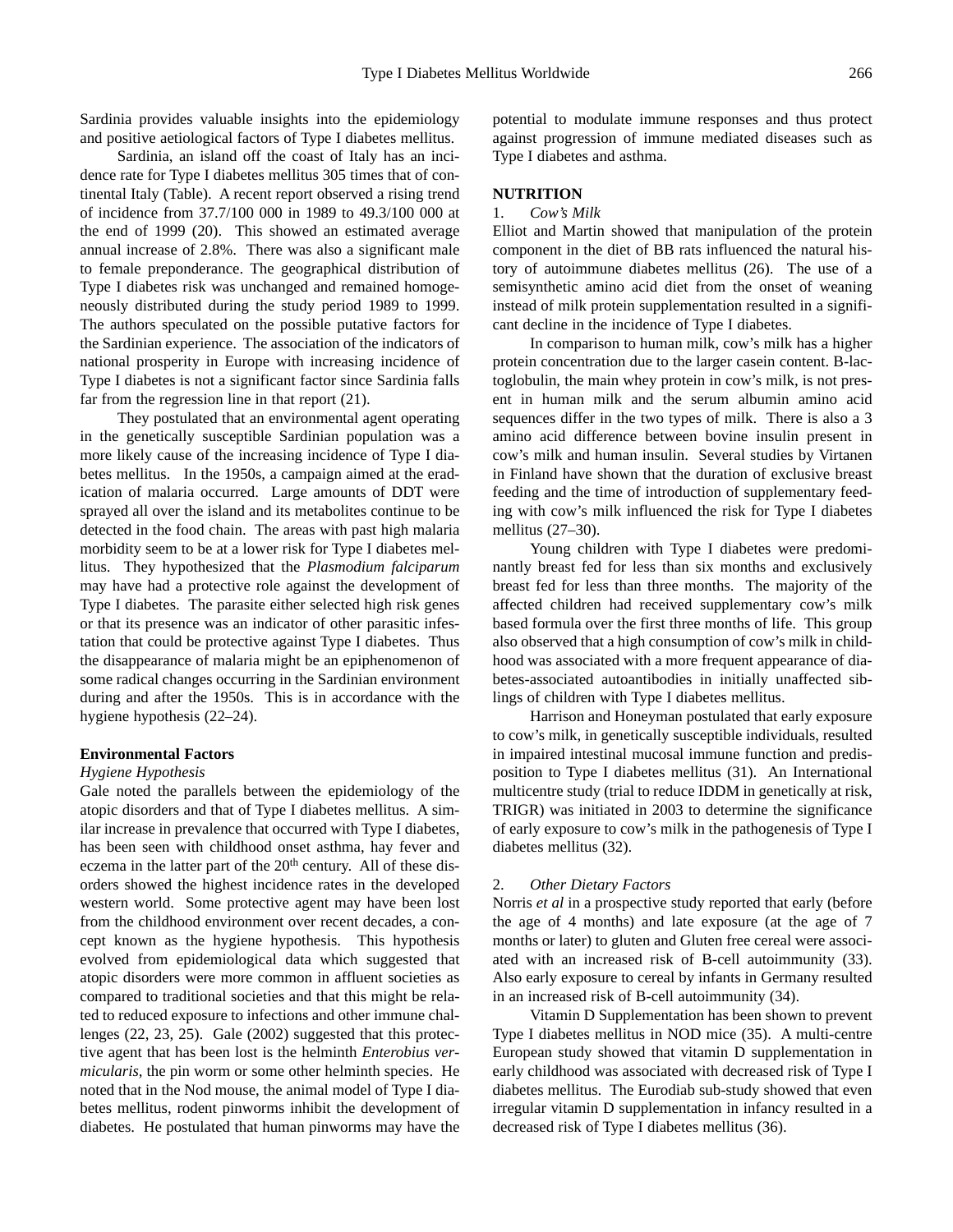# **Viruses**

Several viruses, coxsackie B, rubella, mumps and cytomegalovirus have been implicated in the pathogenesis of Type I diabetes mellitus (37). Possible mechanisms are molecular mimicry, in which the immune response to the infection cross reacts with islet antigens, and secondly a direct cytotoxic effect of the virus on the pancreatic B-cells. Enteroviruses belong to the Picornavirus family. There are 4 sub-groups: polioviruses, coxsakie B viruses, coxsackie A viruses and echoviruses. Polymerase chain reaction (PCR) methodology has enabled the direct measurement of viruses in serum, whole blood and mononuclear cells.

A prevalence of 33% of patients with newly diagnosed Type I diabetes had detectable enterovirus MRNA compared to 3% of controls in studies done in four countries (32). Enterovirus MRNA has been detected in the pancreatic islets of patients with Type I diabetes mellitus (38, 39). Molecular Homology between the VP7 Protein of Rotavirus and certain islet cell antigens has been reported (40). The same group in a prospective study of infants genetically predisposed to Type I diabetes, observed that the appearance of autoantibodies was associated with a significant rise in rotavirus antibodies (41). However, a Finnish prospective study did not show a significant role for rotavirus infection in the development of diabetes associated autoantibodies (42).

#### **Other Environment Factors**

A Finnish Study showed that children with Type I diabetes mellitus were heavier and taller during infancy (43). However this maybe a result of early exposure to cow's milk which is known to be a putative factor in the pathogenesis of Type I diabetes mellitus.

On the basis of such data, the accelerator hypothesis was proposed (44). This states that insulin resistance is an important factor in the rising incidence of both Type 2 and Type I diabetes and the only difference between the two types is the rate of progression to overt disease. However, this is too simplistic to account for the fulminant presentation with ketoacidosis of a significant number of patients with Type I diabetes.

Maternal stress and early childhood stress are now implicated as potential triggers in the aetiology of Type I diabetes mellitus (45).

### **Lessons From the Bahamas**

Peter *et al* reported an incidence of 10.1/100 000 of Type I diabetes mellitus age 0-14 years in the Bahamas (46). The commonwealth of the Bahamas is an archipelago consisting of over 700 islands and Cays off the eastern coast of Florida, USA. Thirteen of these islands are inhabited. The population as of the 2000 census is 310 000. People of African ancestry comprise 85% of the population and have been in the Bahamas for over two centuries. This incidence of Type I diabetes mellitus is the highest worldwide in people of African origin. It is 2–3 times that of the US Virgin Islands

and Barbados. Current data from this cohort show that there is an equal male to female ratio but a preponderance of positivity to islet autoantibodies, GAD65 and insulin autoantibodies (IAA) in males as compared to females 60% to 23% positivity to GAD65 and 70% to 46% to IAA.

Bahamians tend to be xenophobic and as such there is not much genetic admixture, resulting in a "limited gene pool". Thus, genetic susceptibility maybe contributing significantly to this high incidence. Environmental factors are also of significance.

The Bahamas has the highest per capita income in the Caribbean region. The infant mortality rate has declined significantly in the past 10 years and breastfeeding is now much less common than 50 years ago. Currently genetic studies are underway in this cohort.

### **Future Directions**

Casu *et al* have projected that in Sardinia, one of the hot spots of Type I diabetes, incidence will be 52.7/100 000 in 2010 and 69.5/100 000 in 2020 (20). This will represent one of the heaviest burdens for the Sardinian Health Care system. This trend is reflected worldwide.

Preventative measures *eg* vaccines, identification of protectors in the environment, stem cell research and immune modulating therapies are necessary to abort this overwhelming trend. One of the most promising therapies has recently been reported by Bisikirsk and Herald, 2004 (47). Treatment with anti-CD3 monoclonal antibody prevented the loss of insulin production over the first two years of the disease. Similar studies would portend a better future in the struggle against Type I diabetes mellitus.

| Area                 | Incidence/100 000 |
|----------------------|-------------------|
| Algeria              | 5.7               |
| Zunyl                | 0.1               |
| China                | 1.4               |
| Denmark              | 15.5              |
| Finland              | 36.5              |
| France               | 8.5               |
| Sardinia             | 36.8              |
| Alberta              | 24.0              |
| Prince Edward Island | 24.5              |
| Allegheny, PA        | 17.8              |
| Chicago IL           | 11.7              |
| Caracas              | 0.1               |
| <b>Barbados</b>      | 2.0               |
| <b>Bahamas</b>       | 10.1              |
| New South Wales      | 14.5              |

Table: Incidence of Type I diabetes mellitus by area.

# **ACKNOWLEDGEMENTS**

I would like to thank Mrs Nicola Fernander and Mr Vantario Taylor who assisted in the preparation of this document.

#### **REFERENCES**

1. American Diabetes Association. Diagnosis and classification of diabetes mellitus. Diabetes Care 2005; **28:** 37–42.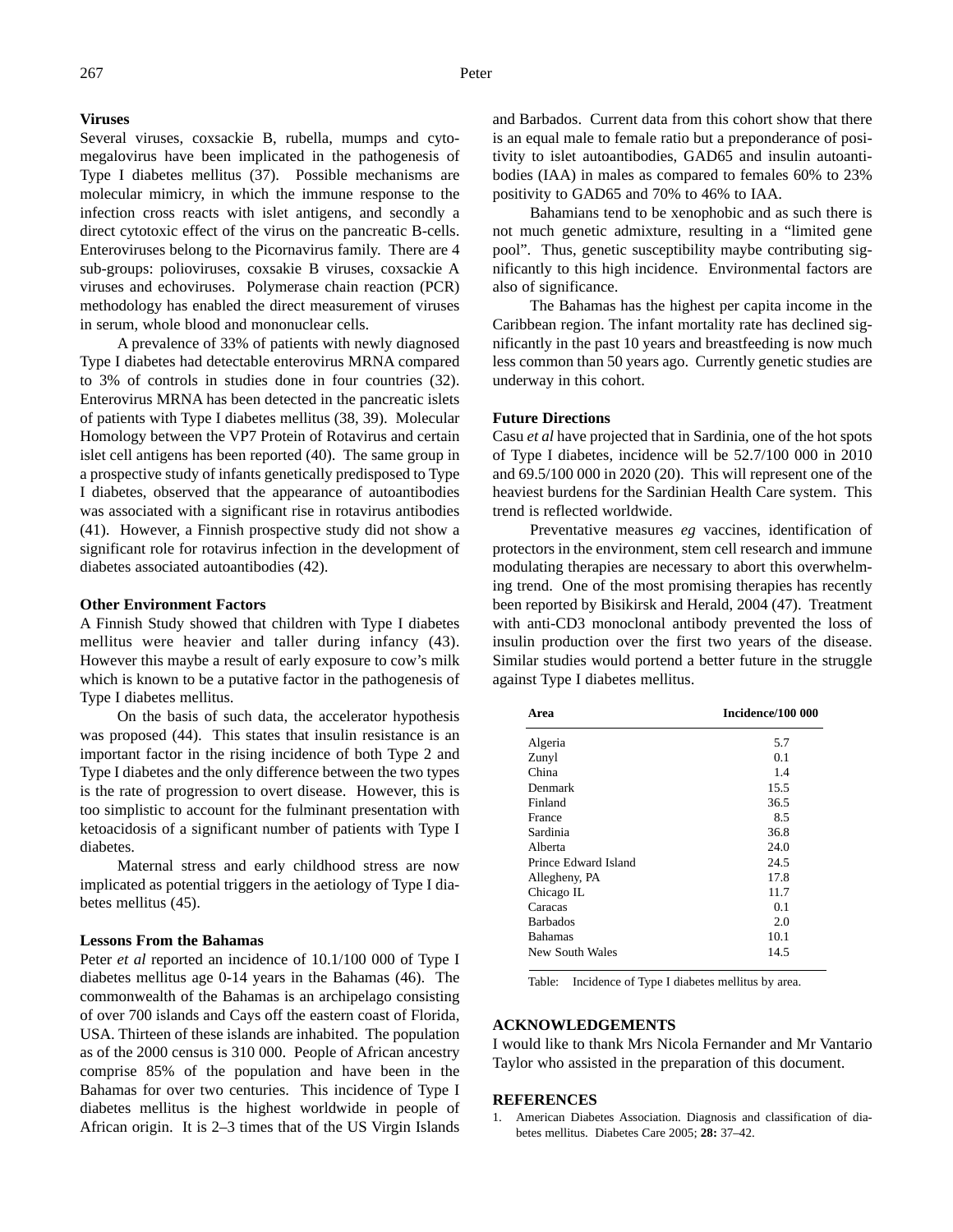- 2. Ilonen J, Sjoroos M, Knip M, Viejolla R, Simell O, Akerblom HK et al. Estimation of genetic risk for type I diabetes. Am J Med Gen 2002; **115:** 30–6.
- 3. Todd, J. (1999). The Genetics and causes of Type I diabetes. In S.O'Rahilly and D.B Dunger (EDS). Genetic insights in Pediatric Endocrinology and Metabolism. (pp. 83-89). Bristol: Bioscientifica Publishers.
- 4. Davies JL, Kawaguchi Y, Bennett ST, Copeman JB, Cordell HJ, Pritchard LE, et al. A genome wide search for human Type I diabetes susceptibility genes. Nature 1994; **371:** 130–6.
- 5. Hashimoto L, Habita C, Beressi JP, Delephine M, Besse C, Cambon-Thomsen A et al. Genetic mapping of a susceptibility locus for insulin – Dependant diabetes mellitus on chromosome 11. Nature 1994; **371:** 161–4.
- 6. Concannon P, Gogolin-Ewens KJ, Hinds DA, Wapelhorst P, Morrison VA, Dtirling B et al. A second generation screen of the human genome for susceptibility to insulin dependant diabetes mellitus. Nature Genetics 1998; **19:** 292–6.
- 7. Dahlquist, G. Environmental risk factors in human type I diabetes: an epidemiological perspective. Diabetes Metab Rev 1995; **11:** 37–46.
- Akerblom HK, Knip M. Putative environmental factors in type I diabetes. Diabetes Metab Rev 1998; **14:** 31–67.
- 9. Akerblom, HK, Vaarala, O, Hyoty, H, Ilonen, J, Knip, M. Environmental factors in the etiology of type I diabetes. Am J Med Genet 2002; **115:** 18–29.
- 10. Barnett AH, Eff C, Leslie RDG, Pyke DA. Diabetes I identical twins. A study of 200 pairs. Diabetologia 1981; **20:** 87–93.
- 11. Kaprio J, Tuomilehto J, Koskenvuo M, Romanov K, Reunanen A, Eriksson J et al. Concordance for type I (insulin – dependent) diabetes mellitus in a population based cohort of twins in Finland. Diabetologia 1992; **35:** 1060–7.
- 12. Knip, M. (2002). Natural Course of Preclinical Type I diabetes. Horm Res 2002: **57 (Suppl 1)**: 6–11.
- 13. Gale EAM. The rise of childhood type I diabetes in the  $20<sup>th</sup>$  century. Diabetes 2002; **51:** 3353–61.
- 14. West KM. Epidemiology of Diabetes and Its Vascular lesions. New York. Elsevier 1978.
- 15. Libman IM, LaPorte RE. Changing trends in Epidemiology of Type I diabetes mellitus throughout the world. How far have we come and where do we go from here. Pediatr Diabetes 2005; **6:** 119–21.
- 16. Karvonen M, ViiK-Kajander M, Moltchanova E, Libman I, LaPorte R, Tuomilehto J. Incidence of Childhood Type I diabetes worldwide. Diabetes Care 2000; **23:** 1516–26.
- 17. Eurodiab ace Study Group. Variation and Trend in Incidence of Childhood Diabetes in Europe. Lancet 2000; **355:** 873–6.
- 18. World Health Organisation (1985). Diabetes Mellitus. Report of a WHO study group. Geneva, World Health Organisation. (Tech Rep Ser No727).
- 19. LaPorte RE, McCarty D, Bruno G, Tajima N, Baba S. Counting diabetes in the next millennium. Application of capture technology. Diabetes Care 1993; **16:** 528–34.
- 20. Casu, A, Pascutto, C, Bernardinelli, L, Songini, M. 2004. Type I diabetes among Sardinian children is increasing. Diabetes Care 1993; **27:** 1623–9.
- 21. Patterson CC, Dahlquist G, Soltesz G, Green A, The Euro Diab Ace study group. Is childhood onset type diabetes a wealth related disease : An ecological analysis of European incidence rates. Diabetologia 2001; **44 (Suppl 3):** B9–B16.
- 22. Strachan DP. Hay Fever, Hygiene and Household size. Brit Med J 1989; **299:** 1259–60.
- 23. Gale EA. A missing link in the hygiene hypothesis. Diabetologia 2002; **45:** 588–94.
- 24. Palmas C, Gabriele F, Conchedda M, Bortoletti G, Ecca AR. Casuality or coincidence. May the slow disappearance of helminitis be responsible for imbalances in immune control mechanisms. J Helminthol 2003; **77:** 147–53.
- 25. Gerrard JW, Geddes CA, Reggin PL, Gerrard CD, Horne S. Serum 1gE levels in white and metis communities in Saskatchewan. Ann Allergy 1976; **37:** 91–100.
- 26. Elliott RB, Martin JM. Dietary protein: a trigger of insulin-dependent diabetes in the BB Rat? Diabetologia 1984; **26:** 297–9.
- 27. Virtanen SM, Rasanen L, Aro A, Lindstrom J, Sippola H, Lounamaa R et al. Infant feeding in Finnish children less than 7 yr of age with newly diagnosed IDDM. Childhood Diabetes in Finland Study Group. Diabetes Care 1991; **14:** 415–7.
- 28. Virtanen SM, Rasanen L, Aro A, Ylonen K, Lounamaa R, Tuomilehto J, Akerblom HK. Feeding in infancy and the risk of type 1 diabetes mellitus in Finnish children. The 'Childhood Diabetes in Finland' Study Group. Diabet Med 1992; **9:** 815–9.
- 29. Virtanen SM, Rasanen L, Ylonen K, Aro A, Clayton D, Langholz B. Early introduction of dairy products associated with increased risk for insulin dependent diabetes mellitus in Finnish Children. The Childhood Diabetes in Finland Study Group. Diabetes 1993; **42:** 1786–90.
- 30. Virtanen SM, Hypponen E, Laara E, Vahasalo P, Kulmala P, Savola K et al. Cow's milk consumption, disease associated autoantibodies and type I diabetes mellitus. A follow-up study in siblings of diabetic children. The Childhood Diabetes in Finland Study Group. Diabet Med 1998; **15:** 730–8.
- 31. Harrison LC, Honeyman MC. Cow's milk and type I diabetes. The real debate is about mucosal immune function. Diabetes1999; **48:** 1501–7.
- 32. Knip M. Etiopathogenetic Aspects of Type I Diabetes. In F Chiarelli, K Dahl-Jorgensen and W Kiess (Eds), Diabetes in childhood and adolescence. 1–27 Basel, Karger Publishers, 2005.
- 33. Norris JM, Barriga, K, Klingensmith G, Hoffman M, Eisenbarth GS, Erlich HA et al. Timing of initial cereal exposure in infancy and risk of islet autoimmunity. JAMA 2003; **290:** 17210–28.
- 34. Ziegler AG, Schmid S, Huber D, Hummel M, Bonifacio E. Early infant feeding and risk of developing type I diabetes associated autoantibodies. JAMA 2003; **290:** 1721–8.
- 35. Mathieu C, Waer M, Laureys J, Rutgeere O, Novillon R. Prevention of type I diabetes in Nod mice by 1, 25 dihydroxyvitamin D3. Diabetologia 1994; **37:** 552–8.
- 36. Hypponen E, Laaara E, Jarvelin MR, Virtanen SM. Intake of vitamin D and risk of type I diabetes: A birth cohort study. Lancet 2001; **358:** 1500–4.
- 37. Hyoty H, Taylor, KW. The role of viruses in human diabetes. Diabetologia 2002; **45:** 1353–61.
- 38. Dotta, F, Santangelo, C, Marselli, L, Dionisi, S Scipioni, a, Masini, M, Van Halteron, A, DelPrato, S, D. Mario, V, Roep, B. O, Marchetti, P. (2002). Demonstration of Enterovirus infection in islets of two patiewnts with Type I diabetes. Diabetes and Metabolism Research Review, 18 (suppl 2), 5/6
- 39. Ylipaasto P, Klingel K, Lindberg AM, Otonkoski T, Kandolf R, Hovi T, Roivainen M. Enterovirus infection in human pancreatic islet cells, islet tropism in vivo and receptor involvement in cultured islet beta cells. Diabetologia 2004; **47:** 225–39.
- 40. Honeyman MC, Stone NL, Harrison LC. T-cell epitopes in Type I diabetes autoantigen tyrosine phosphatase 1A-2. Potential for mimicry with rotavirus and other environmental agents. Mol Med 1998; **4:** 231–9.
- 41. Honeyman MC, Coulson BS, Stone NL, Steele C, Gellert S.A, Goldwater, P.N, Couper J.J, Davidson, G, Colman, P.G, Harrison, L.C. (1999). Evidence that rotavirus triggers islet autoimmunity. Diabetes, 48, (Suppli) A65.
- 42. Blomquist M, Juhela S, Erkkila S, Korhonen S, Simell T, Kupila A et al. Rotavirus Infections and development of diabetes associated autoantibodies during the first 2 years of life. Clin Exp Immunol 2002; **128:** 511–5.
- 43. Hypponen E, Kenward MG, Virtanen SM, Piitulainen A, Virta-Autio P, Tuomilehto J et al. Infant feeding, early weight gain, and risk of type 1 diabetes. Childhood Diabetes in Finland (DiMe) Study Group. Diabetes Care 1999; **22:** 1961–5.
- 44. Wilkin TJ. The Accelerator hypothesis. Weight gain as the missing link between type I and type II diabtese. Diabetologia 2001; **44:** 914–22.
- 45. Sepa A, Frodi A, Ludvigsson J. Mothers' experiences of serious life events increase the risk of diabetes related autoimmunity in their children. Diabtese Care 2005; **28:** 2394–9.